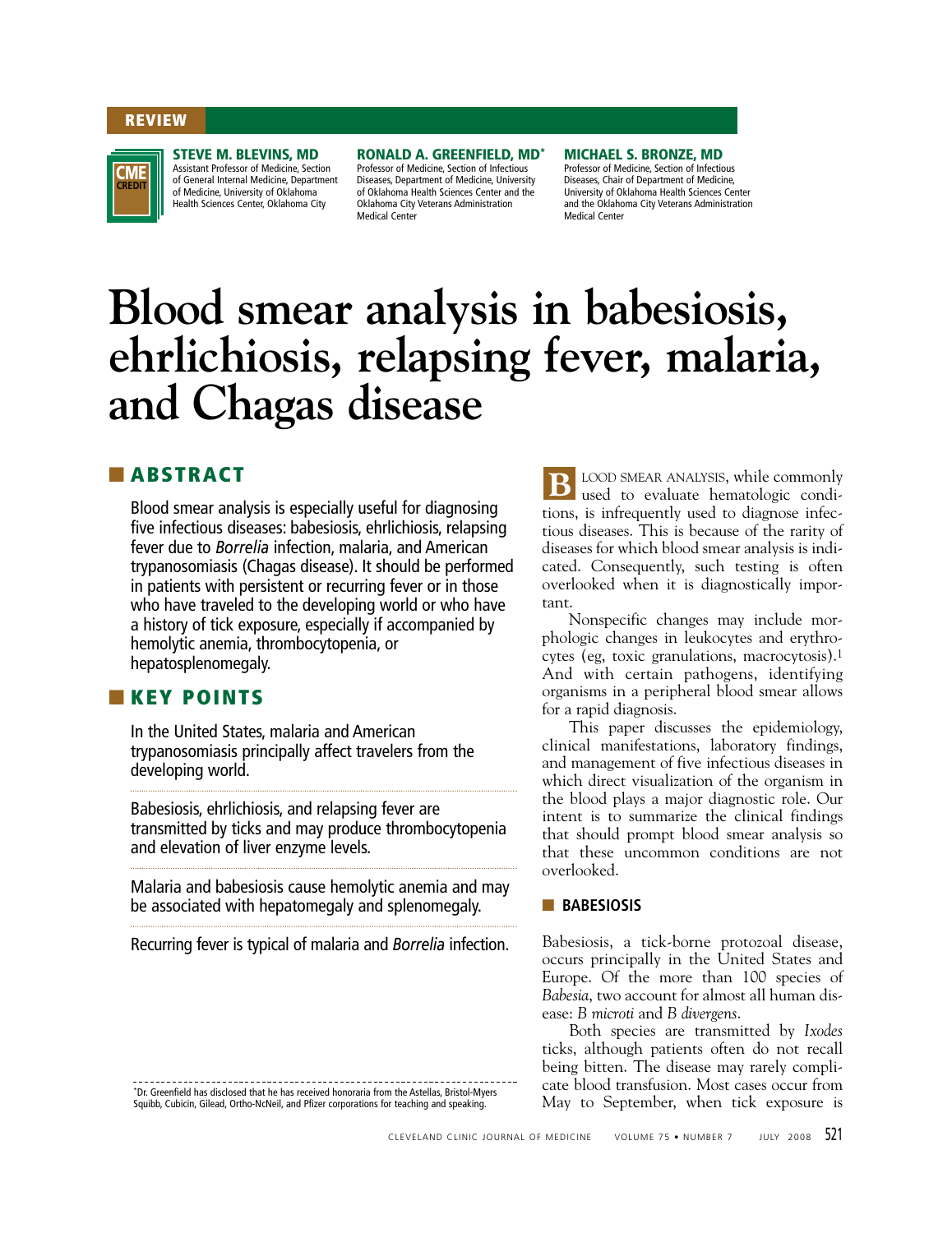#### **Babesiosis**



**FIGURE 1.** *Babesia microti* forming intraerythrocytic rings (short arrow), exoerythrocytic rings (long arrow) and a "Maltese cross" (red arrow) (Giemsa stain, original magnification  $\times$ 100).

highest. The incubation period varies from 1 to 4 weeks.

#### **Common in the Northeast, usually asymptomatic**

*B microti* infection occurs predominantly in the United States. Rodents, especially the white-footed mouse, are the principal reservoir.2,3 Endemic areas, where seropositivity rates range from 4% to 21%, include the coastal areas and islands off of Massachusetts, particularly Cape Cod, Nantucket, and Martha's Vineyard; the islands near New York City, especially Long Island, Shelter Island, and Fire Island; Block Island, off the coast of Rhode Island; and certain areas in Connecticut.4 WA-1, a species that is morphologically identical to *B microti*, is emerging in California and Washington.5,6

Infection with *B microti* is usually asymptomatic. Elderly and immunosuppressed people, especially those without a spleen or with impaired cellular immunity, are more likely to become ill. Symptoms, including fever, malaise, headache, nausea, and generalized aching, may last weeks to months.

About one-fourth of patients with babesiosis are coinfected with the Lyme disease bacterium (*Borrelia burgdorferi*) and often have more severe illness.<sup>3</sup>

Hepatomegaly, splenomegaly, jaundice, and dark urine are common findings in patients with symptoms. Severe hemolysis, often accompanied by thrombocytopenia, leukopenia, and atypical lymphocytosis, is more common in high-risk patients. Hepatic transaminases may be elevated. Urinalysis may show proteinuria and hemoglobinuria. Acute respiratory distress syndrome has been reported in severe cases.7–10

#### *B divergens* **infection: A serious but rare disease seen in Europe**

*B divergens* is found mainly in Europe. Altogether, fewer than 50 cases of infection have been reported in France, Spain, Germany, Great Britain, Ireland, Yugoslavia, and the former Soviet Union.11,12 Cattle are the principal reservoir of infection.

Infection with *B divergens* causes a rare but devastating disease mainly in asplenic people, usually resulting in coma and death. No cases of subclinical infection have been reported. The clinical course is fulminant, and hemolytic anemia is common.2,3

#### **Suspect babesiosis in endemic areas in cases of prolonged 'flu'**

Babesiosis should be considered when a patient residing in or traveling from an endemic area presents with a prolonged flulike illness and hemolysis, with or without organomegaly and jaundice.

The diagnosis is made by finding intraerythrocytic parasites on a Giemsa-stained blood smear (**FIGURE 1**). Thin smears are preferred to thick smears for visualizing the organism. Levels of parasitemia may range from less than 1% to more than 80% of erythrocytes. High levels of parasitemia occur mainly in asplenic patients. At low levels of parasitemia, meticulous blood smear examination is required.

The protozoa may resemble the rings of malaria parasites. Distinguishing traits include exoerythrocytic organisms; the absence of pigmented granules in infected red blood cells; and a "maltese cross," a rare pattern produced by tetrads of *Babesia* merozoites.13 An infected erythrocyte may contain up to eight parasites.

Serologic and polymerase chain reaction tests are useful when the organism is not visible.14,15

#### **Treat patients with severe disease**

Most patients with *B microti* infection have a mild illness that resolves without treatment.

**Suspect babesiosis in New England in prolonged 'flu' and hemolysis**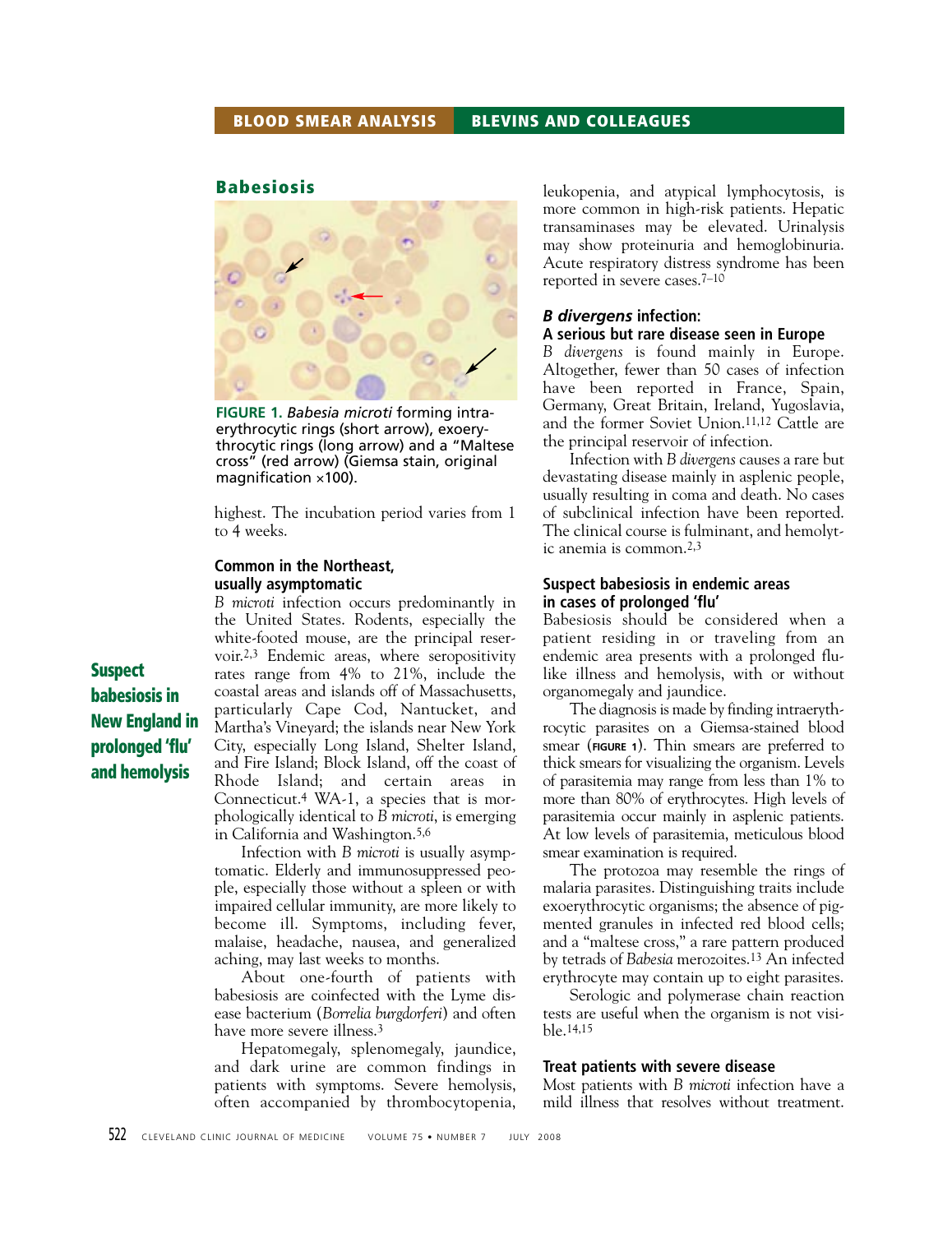Treatment is recommended for those with severe infection and in those with high-level parasitemia. Agents with consistent activity against *B microti* include clindamycin (Cleocin), azithromycin (Zithromax), atovaquone (Mepron), doxycycline (Vibramycin), and quinine (Quinamm). Combination therapy with either clindamycin and quinine or azithromycin and atovaquone is recommended. *B divergens* infection has been successfully treated with a combination of clindamycin, quinine, and exchange transfusion.16

#### ■ **EHRLICHIOSIS**

Ehrlichiosis, nicknamed Rocky Mountain "spotless" fever, is a seasonal, tick-borne disease caused by obligate intracellular bacteria. Bacteria of the genus *Ehrlichia* grow within the cytoplasmic vacuoles of leukocytes and cause mainly zoonotic infections. Several species, especially *Ehrlichia chaffeensis* and *Anaplasma phagocytophilum,* are recognized as human pathogens.17,18 *E chaffeensis* infects mononuclear cells, causing a condition known as human monocytic ehrlichiosis (HME). A phagocytophilum infects neutrophils, producing a condition called human granulocytic anaplasmosis (HGA).

Deer are the principal reservoir for *E chaffeensis*19; white-footed mice, other rodents, and deer are the principal reservoirs for *A phagocytophilum*. HME is transmitted by *Dermacentor* and *Ixodes* ticks, and HGA by *Ixodes* ticks. Human infection usually occurs in the spring and summer, when tick exposure is greatest. Co-infection of ticks with the organisms causing Lyme disease or babesiosis may result in simultaneous transmission of these diseases.

More than 1,000 cases of HME have been reported in the southeastern, south-central, and mid-Atlantic regions of the United States.20 The prevalence of HME in the United States appears to follow that of Rocky Mountain spotted fever. Some cases have been described in New England and in the Pacific Northwest. The more than 600 reported cases of HGA have come from Wisconsin, Minnesota, Connecticut, New York, Massachusetts, California, Florida, and Western Europe.21,22 The distribution of HGA follows that of Lyme disease, because the two diseases share the same tick vector.

#### **Acute onset of fever and myalgias**

HME and HGA have an incubation period of 1 to 2 weeks. The symptoms are similar and are usually acute, ranging from mild to severe. Most patients have fever, chills, malaise, headache, and myalgias. Many also have nausea, vomiting, cough, and arthralgias. Symptoms are similar to those in Rocky Mountain spotted fever (caused by *Rickettsia rickettsii*), except that rash is uncommon in HME (seen in approximately a third of patients) and rare in HGA.23–25 Neurologic findings, such as altered sensorium and neck stiffness, may be accompanied by lymphocytic pleocytosis and elevated protein levels in the cerebrospinal fluid.26 Subclinical and subacute presentations (eg, a fever lasting up to 2 months) are uncommon. No chronic cases have been reported.

The estimated death rate is 1% to 10%, and hospitalization rates are as high as 60%. Most deaths occur in the elderly, often following such complications as congestive heart failure,27 cardiac tamponade, respiratory or renal failure, seizures, and coma. Patients with human immunodeficiency virus infection also have a poor prognosis. Convalescence may be prolonged.

Laboratory abnormalities include leukopenia, thrombocytopenia, and elevated hepatic transaminase levels. Leukopenia may be associated with lymphopenia or neutropenia. Lymphopenia occurs early in the course of illness and is usually followed by an atypical lymphocytosis. Prolonged symptoms are associated with a decreased total neutrophil count and an increased band neutrophil count.28

#### **Suspect ehrlichiosis in endemic areas in patients with fever, leukopenia, or thrombocytopenia**

Ehrlichiosis should be suspected when a febrile patient with leukopenia or thrombocytopenia has been exposed to ticks in an endemic area. Even patients whose cell counts and liver enzyme levels are normal should be evaluated if the clinical and epidemiologic situations suggest this disease.

The peripheral blood smear should be

**Ehrlichiosis: Rocky Mountain 'spotless' fever**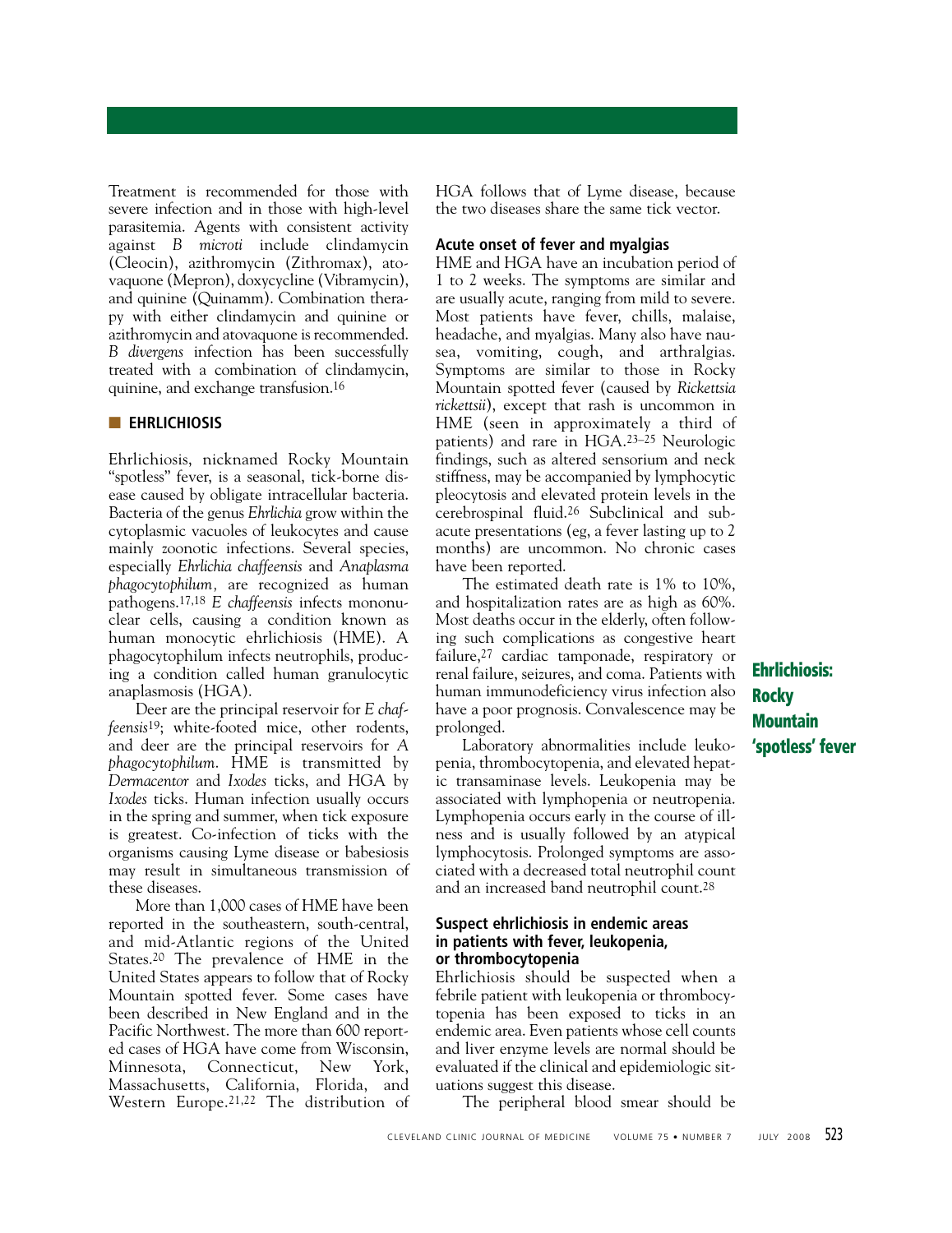#### **Ehrlichiosis**



**FIGURE 2.** Morula of *Anaplasma phagocytophilum* in the cytoplasm of a neutrophil (arrow) (Wright stain, original magnification  $\times$ 100).

examined for intracytoplasmic inclusions (morulae) within mononuclear cells (for HME) and within neutrophils (for HGA) (**FIG-URE 2**). Blood smear examination is more likely to be positive in patients with HGA than in those with HME. Because the number of infected leukocytes may be low, examination of more than 500 white blood cells on a Wright-stained smear is recommended.29 Buffy coat examination, which allows for concentrated white blood cell analysis, improves the diagnostic yield.

**The ticks that carry** *Borrelia* **can survive for years without a blood meal**

Other diagnostic tests include polymerase chain reaction and serologic assays, which are highly sensitive and specific.30,31 Because the organisms are difficult to culture in vitro, blood cultures are not useful diagnostically.

#### **Treatment**

Doxycycline 100 mg twice daily for 7 to 10 days is the treatment of choice for both HME and HGA. No role has been defined for fluoroquinolones for treating these diseases. Avoiding ticks and removing ticks promptly are the best preventive strategies.

#### ■ **RELAPSING FEVER**

Relapsing fever is an acute febrile illness caused by spirochetes of the genus *Borrelia*. The disease has two forms: tick-borne, in which human infection is zoonotic, and louseborne, in which humans are the only known reservoir of infection.32

#### **Few tick-borne cases in the United States**

Tick-borne disease is caused by many species of *Borrelia*. Those found in the United States occur in the western mountains and high deserts and plains of the Southwest.33 Fewer than 30 cases of tick-borne relapsing fever are diagnosed in the United States annually.

Tick-borne relapsing fever is transmitted by soft-bodied argasid ticks (*Ornithodoros* genus), which feed for less than an hour (usually at night) and can survive for years without a blood meal. They stay close to human and animal habitations. Exposure often occurs in cabins, under buildings, in caves, near woodpiles, and in rooms shared with animals. Rodents are the primary animal reservoir. In contrast, most other tick-borne diseases babesiosis, ehrlichiosis, Lyme disease, Rocky Mountain spotted fever, Colorado tick fever are transmitted by hard-bodied ixodid ticks, which live in brush and forested areas and attach to passersby, on whom they feed for days if not removed.34–36

#### **Louse-borne disease is endemic in Africa**

Louse-borne relapsing fever is caused by a single species, *B recurrentis*, endemic in Ethiopia and Sudan. It may occur sporadically or in epidemics. War, famine, and mass migrations predispose to epidemics with death rates ranging from 30% to 70% if untreated.37,38 Disease is spread between humans by the human body louse (*Pediculus humanus*).

#### **Relapsing high fevers**

The clinical manifestations of tick-borne and louse-borne relapsing fever are similar, although louse-borne relapsing fever often has a longer incubation period and a longer duration of illness. Bacteremia is heralded by the acute onset of high fever (usually above 39˚C [102.2˚F]), accompanied by headache, nausea, myalgias, and arthralgias. On average, clinical illness remits in 3 days in tick-borne relapsing fever, but may take 5 to 6 days in louse-borne relapsing fever. Physical findings may include altered sensorium, petechiae, hepatosplenomegaly, and conjunctival suffusion. The fever culminates in a "crisis," characterized by rigors and a precipitous rise in temperature, pulse, and blood pressure. This is followed by defervescence, diaphoresis, and hypotension. The risk of death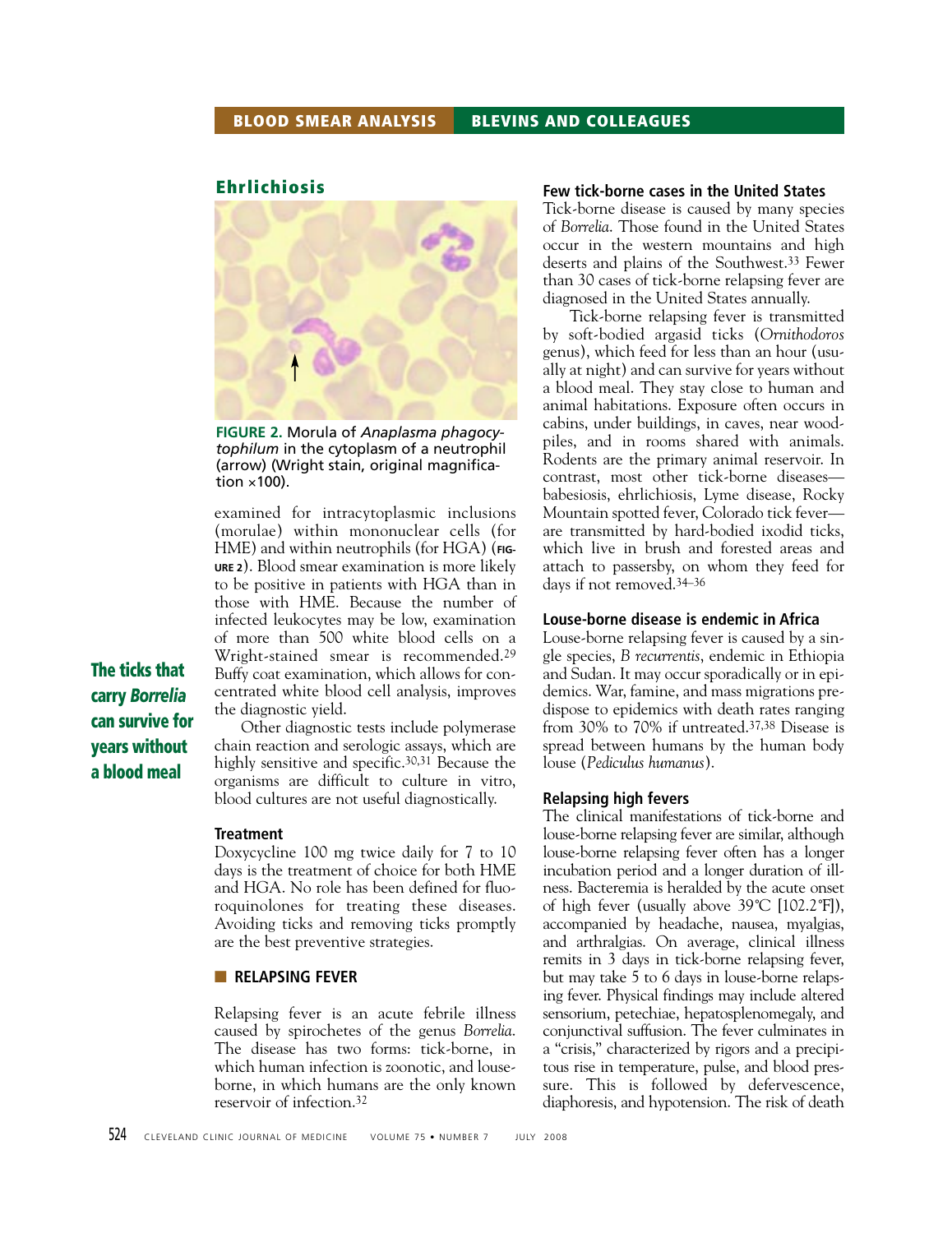is highest during this period and immediately afterwards.

With resolution of the bacteremia, an afebrile period ensues, lasting 4 to 14 days. Fever then recurs, although usually milder, again associated with bacteremia. On average, people with tick-borne relapsing fever have three febrile relapses; those with louse-borne relapsing fever have one.39 Relapse occurs because of antigenic variation, in which a major surface antigen of the spirochete is changed to evade the host's immune system.40–42

#### *Borrelia* **may invade organs and the nervous system**

With each episode of bacteremia, spirochetes may penetrate the brain, heart, liver, eye, or inner ear. Involvement of the central nervous system is more common with tick-borne than with louse-borne relapsing fever. Nervous system involvement may include facial palsy, myelitis, radiculopathy, aphasia, hemiplegia, stupor, or coma.43,44 Myocarditis, common in both forms of relapsing fever, portends a poor prognosis.45 Invasion of the eye or ear may result in visual impairment or dizziness. Bleeding disorders, manifested by epistaxis, petechiae, and ecchymoses, are typical of louse-borne disease and may be associated with low-grade disseminated intravascular coagulation.46 Splenomegaly is more common in louse-borne than in tick-borne disease.

#### **Auxiliary test findings**

Laboratory findings include normocytic anemia, leukocytosis, and thrombocytopenia. Liver enzyme levels may be elevated and coagulation tests may be prolonged. Patients with cardiac involvement may have a prolonged QTc interval. Cardiomegaly and pulmonary edema may be seen on chest radiography. The cerebrospinal fluid in patients with neurologic involvement has a mononuclear pleocytosis and a mildly elevated protein concentration.

#### **Suspect if recurrent fever in endemic areas**

The diagnosis should be suspected in endemic areas in patients with recurrent fever who have been exposed to ticks or lice. A definitive diagnosis is made by blood smear examination during a febrile period. Spirochetes can

# **Relapsing fever**



**FIGURE 3.** Spirochetes of the genus *Borrelia* (Wright stain, original magnification ×100).

be seen on thin or thick smears using Wright and Giemsa stains (**FIGURE 3**). The organisms are not detectable between febrile episodes. Serologic assays may be unreliable, and falsepositive tests for other treponemal illnesses (Lyme disease and syphilis) may occur.

#### **Treatment**

Relapsing fever can be successfully treated with tetracycline, penicillin, or erythromycin.47 The preferred regimen for a nonpregnant adult with louse-borne relapsing fever is a single 0.5-g dose of tetracycline. In tick-borne relapsing fever, 0.5 g of tetracycline four times daily for 5 to 10 days is recommended. Meningitis or encephalitis is usually treated with parenteral penicillin or ceftriaxone (Rocephin). The death rate in treated disease is usually less than 5%.39 Treatment can induce a Jarisch-Herxheimer reaction (rigors and hypotension, resembling a febrile crisis), and patients must be watched closely for the first 4 hours after the antibiotic is given. Avoiding ticks and practicing good personal hygiene to prevent acquiring lice are the major preventive strategies.

#### ■ **MALARIA**

Malaria is caused by protozoa of the genus *Plasmodium*. Injected during a mosquito bite, sporozoites enter the bloodstream and travel to the liver. During the asymptomatic hepatic stage, the sporozoites multiply within hepatocytes to form mature schizonts. Within 1 to 2 weeks, the schizonts rupture, releasing thousands of merozoites into the bloodstream. The

**With each episode of bacteremia, spirochetes may penetrate the brain, heart, liver, eye, or inner ear**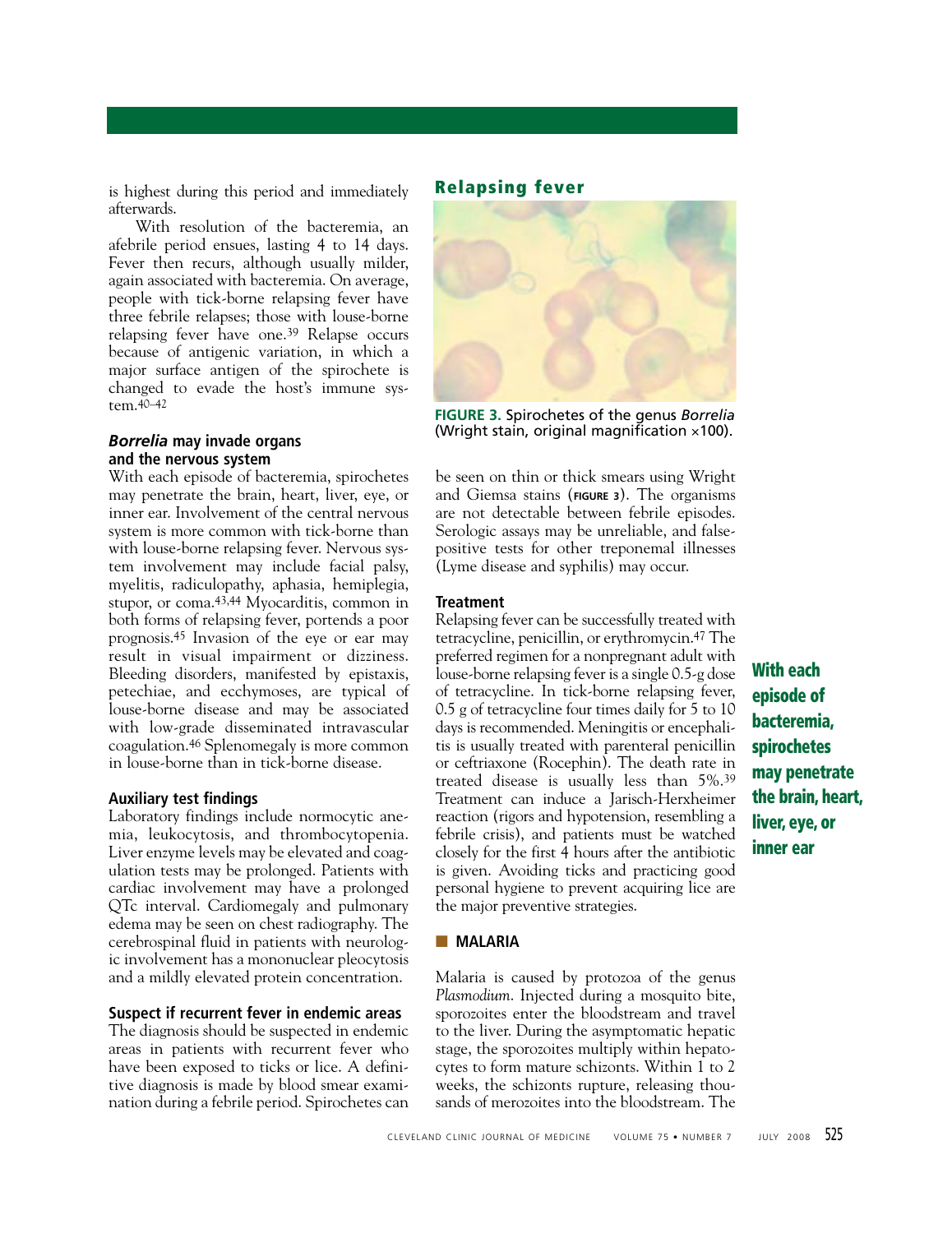merozoites enter red blood cells, where they mature through the trophozoite stage to become schizonts, which release more merozoites into the blood that may infect other red blood cells. Symptoms occur during this erythrocytic stage, usually 1 to 4 weeks after a mosquito bite.

Four *Plasmodia* species regularly cause human disease.48 All can digest hemoglobin and cause hemolysis. *P falciparum* is uniquely dangerous, in part because it can alter the erythrocyte surface and obstruct the microcirculation.49,50 Further, *P falciparum* can cause high levels of parasitemia because it can infect red blood cells in all stages of their maturation. In contrast, *P vivax* and *P ovale* invade only reticulocytes, so levels of parasitemia are low (< 1%). *P vivax* and *P ovale* produce dormant liver forms (hypnozoites), which may cause relapses, usually within 3 years of exposure. Falciparum malaria does not have a dormant form, so relapses do not occur. *P malariae* infects only mature red blood cells, producing low levels of parasitemia. A fifth malaria species once thought to be confined to monkeys, *P knowlesi*, is a rare cause of severe human disease.51

Up to a half-billion cases of malaria occur worldwide each year.<sup>52</sup> Although the disease predominates among residents of endemic areas, about 30,000 travelers from industrialized countries are infected each year. Fewer than 1,000 cases are reported in the United States annually, which were usually acquired during travel to endemic areas.53,54 The risk of transmission varies from region to region, with highest rates (listed in descending order) occurring in Oceania, sub-Saharan Africa, the Indian subcontinent, Southeast Asia, South America, and Central America.55 More than 3 million people die of malaria annually, most of them in sub-Saharan Africa.

Malaria is transmitted principally by the bite of the female *Anopheles* mosquito but can also be transmitted by blood transfusion, by the use of contaminated needles, congenitally, and through organ transplantation. Because immigrants to the United States from endemic areas may harbor the parasites for months to years, malaria may rarely be acquired by autochthonous transmission, in which a parasitized individual infects competent vectors, which then bite uninfected persons.55 The disease may also be transmitted from parasitized mosquitoes that arrive on an aircraft ("airport malaria"). There is no animal reservoir for human malaria parasites.

#### **Recurring fever**

Fever is universally present, irrespective of the species causing infection. Common symptoms include malaise, chills, headache, myalgias, abdominal pain, night sweats, nausea, and diarrhea. Febrile episodes, initially frequent and irregular, may become regular, producing temperature spikes every second or third day depending on the species. The severity of the paroxysms usually diminishes over time. Eventually, anemia, thrombocytopenia, jaundice, splenomegaly, and hepatomegaly occur.

Falciparum malaria may result in pulmonary edema, renal failure, gastroenteritis, bleeding, or hypoglycemia. Cerebral disease, presenting as altered sensorium or seizures, can be fatal.56 Death, common in untreated patients, correlates with the degree of parasitemia.<sup>57</sup> Severe disease often occurs in children, pregnant women, asplenic patients, and nonimmune adults.

Infection with *P vivax* or *P ovale* does not produce the microvascular complications of falciparum malaria, and thrombocytopenia is less common. *P malariae* infection may lead to immune complex deposition and nephrotic syndrome. Symptoms, although mild, are often prolonged.

#### **Consider malaria in travelers with recurring fever**

Malaria should be suspected in febrile patients who have traveled to an endemic region. Even in nontravelers, malaria should be considered in the differential diagnosis of fever of unknown origin. The diagnosis is made by detecting intraerythrocytic organisms on a Giemsa-stained blood smear (**FIGURE 4**).58,59 Thick smears are especially sensitive, but thin smears are useful for identifying the species and for estimating the level of parasitemia. The first smear is positive in more than 90% of cases. If negative, additional smears should be obtained every 6 to 12 hours for 48 hours because of the cyclical nature of the parasitemia. Two hundred to 300 oil-immersion fields should be viewed before a smear is considered negative.<sup>60</sup>

**Up to a halfbillion cases of malaria occur worldwide each year**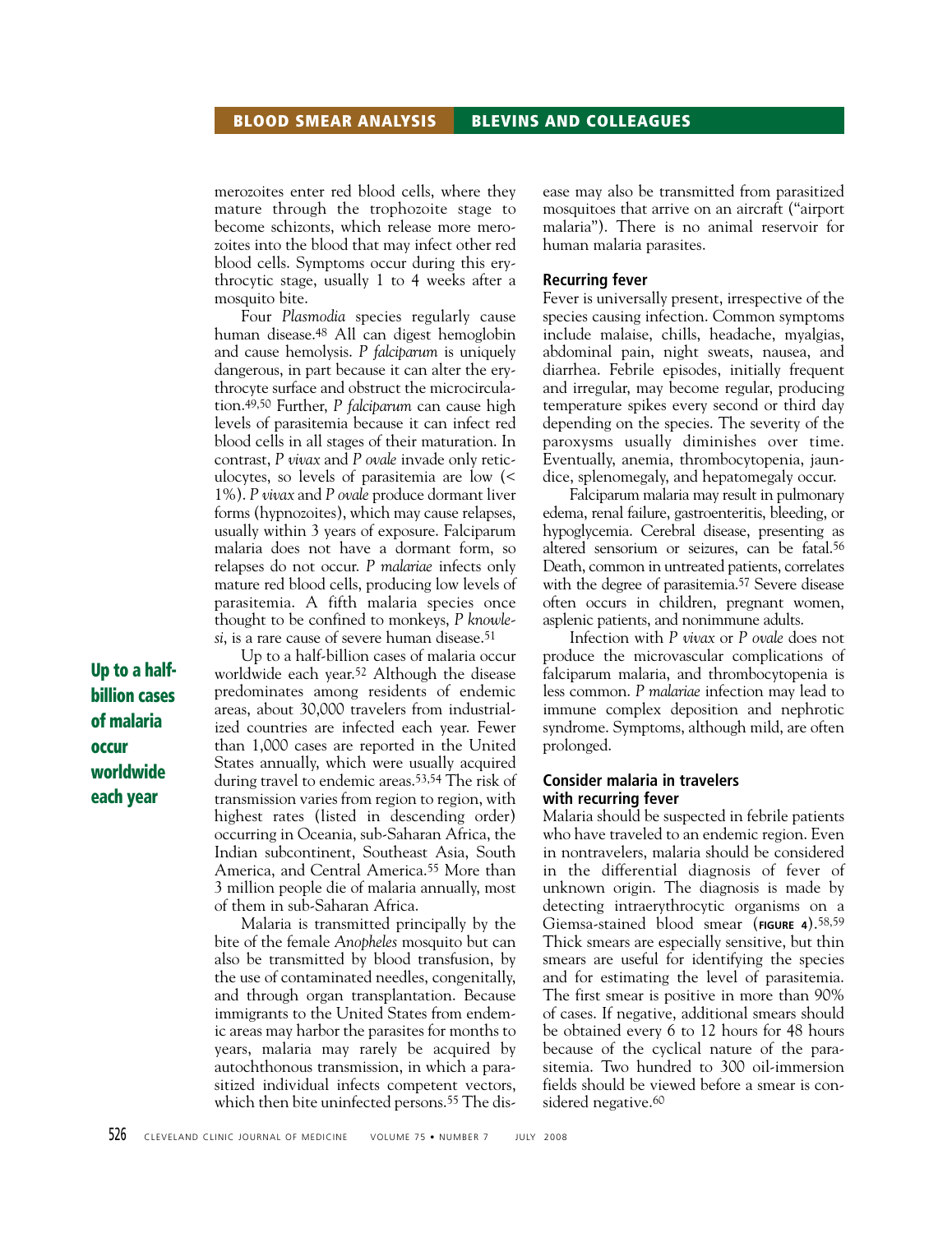Antigen-capture test kits are useful for rapid diagnosis. These portable devices detect parasitic antigens from a drop of blood in just 15 minutes.61 Polymerase chain reaction techniques offer high sensitivity and specificity but are more expensive and less available.62

The management of patients with suspected malaria should be done by experienced health care providers. Recommendations about malaria treatment are beyond the scope of this review. The choice of antimalarial drugs requires knowledge of the regional distribution of drug resistance and the adverse effects of the agents. Patients with non-falciparum malaria rarely require hospitalization.

Malaria is prevented by mosquito avoidance and chemoprophylaxis.

#### ■ **AMERICAN TRYPANOSOMIASIS (CHAGAS DISEASE)**

American trypanosomiasis is a zoonotic, protozoal disease caused by *Trypanosoma cruzi*.

The parasite is transmitted by bloodsucking triatomine insects, or "kissing bugs."63 These insects favor mud-brick and clay houses, where they live in wall cracks, under furniture, and behind pictures. The insects acquire the organism by feeding on infected animals or on humans that have circulating trypomastigotes. The organisms then multiply in the gut of the insects and are transmitted to a second vertebrate host as the insect defecates following a blood meal. The parasite then enters the body through the skin, conjunctivae, or mucous membranes. After entering the body, the parasite disseminates through the bloodstream, invading many cell types, especially muscle and nerve.

American trypanosomiasis occurs in Central and South America, Mexico, and the southern United States. Between 16 and 18 million people are infected with the parasite, and nearly 50,000 die annually, usually from cardiac complications. Once confined to rural areas, the disease is now common in cities. The majority of reported cases come from Brazil. Only a few cases have been reported in the United States, but an estimated 50,000 to 100,000 immigrants are thought to be infected.64–68

Transmission of the parasite may also

**Malaria**



**FIGURE 4.** *Plasmodium vivax* organisms: intraerythrocytic ring (short arrow); mature trophozoite (long arrow) (Giemsa stain, original magnification  $\times$ 100).

occur with blood transfusion, with organ transplantation, and congenitally.63,69,70 An increase in transfusion-related cases is expected in the United States because of an influx of migrant workers from Mexico and Central America.

#### **Acute phase ranges from asymptomatic to multiorgan involvement**

Most infected people are asymptomatic carriers. Only 1% become acutely ill, but up to a third of those infected may develop chronic symptoms decades later. Acute Chagas disease, usually seen in children, is characterized by fever, malaise, and anorexia, often accompanied by vomiting, diarrhea, and rash.64,71,72 The heart, liver, spleen, and lymph nodes become enlarged. A red and indurated nodule or furuncle (chagoma) appears at the inoculation site. If inoculation occurs across the conjunctivae, painless edema of the palpebrae and periocular tissues may be observed (Romaña sign). Generalized lymphadenopathy and hepatosplenomegaly may also be seen.

Myocarditis and meningoencephalitis occur in some cases of acute Chagas disease. Myocardial inflammation may extend to the pericardium, causing pericardial effusion, and to the endocardium, causing thrombus formation. All cardiac chambers become enlarged and the conduction system is disrupted.73 Brain damage from meningoencephalitis usually occurs in infants and young children, and may result in death.

**Even in nontravelers, malaria should be considered for fever of unknown origin**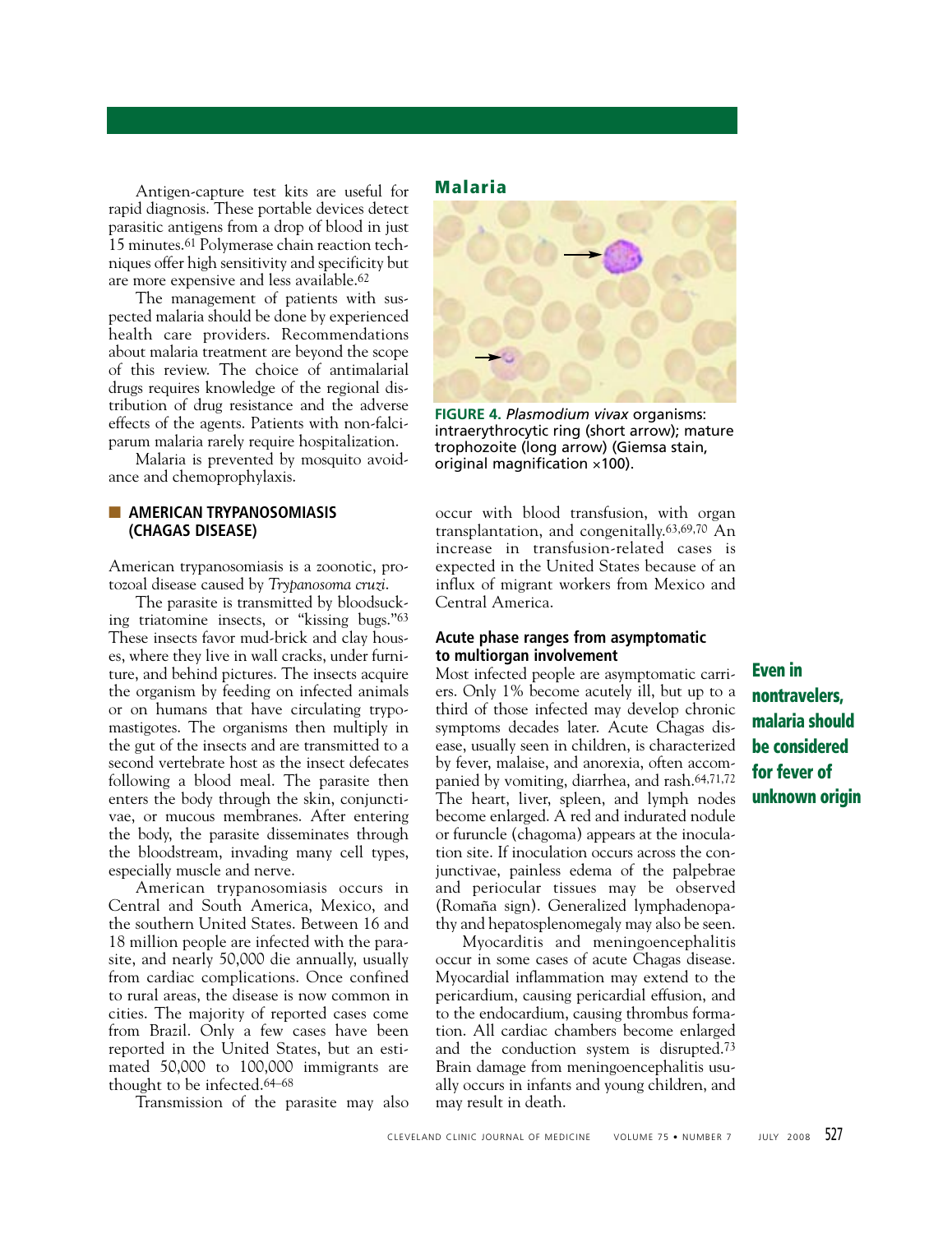#### **BLOOD SMEAR ANALYSIS BLEVINS AND COLLEAGUES**

#### **Chagas disease**



**FIGURE 5.** C-shaped trypomastigotes of *Trypanosoma cruzi* (Wright stain, original magnification  $\times$ 100).

This acute phase lasts 4 to 8 weeks and is characterized by profound parasitemia, tissue invasion, and inflammation. Following the acute phase, an asymptomatic latent or indeterminate phase lasting 10 to 40 years occurs.74 Less than half of those in clinical latency enter a chronic phase of disease.

#### **Severe chronic phase may occur decades later**

The chronic phase, which occurs years to decades after the initial infection, is characterized by cardiac, esophageal, and colonic enlargement. Cardiac involvement is associated with congestive heart failure, arrhythmias, and cardiac arrest. Intracardiac thrombi may embolize, causing systemic and pulmonary infarctions.71–73,75 Enlargement of the esophagus is associated with dysphagia, chest pain, weight loss, and sometimes perforation or aspiration-related pneumonitis. Colonic enlargement may result in constipation, abdominal

#### ■ **REFERENCES**

**The parasite of American**

**insects**

**('kissing bugs')**

**trypanosomiasis (Chagas disease) is transmitted by triatomine**

- 1. **Kroft SH.** Infectious diseases manifested in the peripheral blood. Clin Lab Med 2002; 22:253–277.
- 2. **Meldrum SC, Birkhead GS, White DJ, Benach JL, Morse DL.** Human babesiosis in New York State: an epidemiological description of 136 cases. Clin Infect Dis 1992; 15:1019–1023.
- 3. **Pruthi RK, Marshall WF, Wiltsie JC, Persing DH.** Human babesiosis. Mayo Clin Proc 1995; 70:853–862.
- 4. **Eskow ES, Krause PJ, Spielman A, Freeman K, Aslanzadeh J.** Southern extension of the range of human babesiosis in the eastern United States. J Clin Microbiol 1999; 37:2051–2052.
- 5. **Quick RE, Herwaldt BL, Thomford JW, et al.** Babesiosis in Washington State: a new species of *Babesia*? Ann Intern Med 1993; 119:284–290.

distention, and intestinal obstruction. Sometimes, the small bowel, ureters, and bronchi become dilated as well. These findings are the result of low-grade parasitemia, tissue inflammation, and immune-mediated disruption of the microvasculature.<sup>71,76</sup>

#### **Diagnosis: Protozoa evident in acute phase**

In the acute phase, Chagas disease is readily diagnosed by examining a fresh drop of unstained blood. The rapid protozoal movements can be seen at 400 × magnification. At least 100 fields should be viewed. Stained blood smears are less sensitive, but may allow visualization of the nucleus, the kinetoplast, and flagellum (**FIGURE 5**). Blood concentration techniques may be used when the initial examination is unrevealing.

Serologic tests are most useful for diagnosing chronic Chagas disease.77 The organism can be identified by polymerase chain reaction, but the sensitivity of this test is highly variable.

#### **Treatment reduces symptoms**

Two drugs are used to treat American trypanosomiasis. Nifurtimox (Lampit) reduces symptom duration and severity, as well as mortality rates, in acute and congenital Chagas disease; however, fewer than 75% of patients have a parasitologic cure, and adverse effects limit tolerability.78 Benznidazole (Rochagan, Radanil) has an efficacy similar to that of nifurtimox and is considered the drug of choice in Latin America. These drugs are not commercially available in the United States. Therapy may help during the indeterminate phase but is rarely effective for chronic Chagas disease. Treatment of Chagas disease with triazoles is under evaluation.

- 6. **Persing DH, Herwaldt BL, Glaser C, et al.** Infection with a babesia-like organism in northern California. N Engl J Med 1995; 332:298–303.
- 7. **Gorenflot A, Moubri K, Precigout E, Carcy B, Schetters TP.** Human babesiosis. Ann Trop Med Parasitol 1998; 92:489–501.
- 8. **Villar BF, White DJ, Benach JL.** Human babesiosis. Prog Clin Parasitol 1991; 2:129–143.
- Sun T, Tenenbaum MJ, Greenspan J, et al. Morphologic and clinical observations in human infection with *Babesia microti*. J Infect Dis 1983; 148:239–248.
- Benach JL, Habicht GS. Clinical characteristics of human babesiosis. J Infect Dis 1981; 144:481.
- 11. **Boustani MR, Gelfand JA.** Babesiosis. Clin Infect Dis 1996;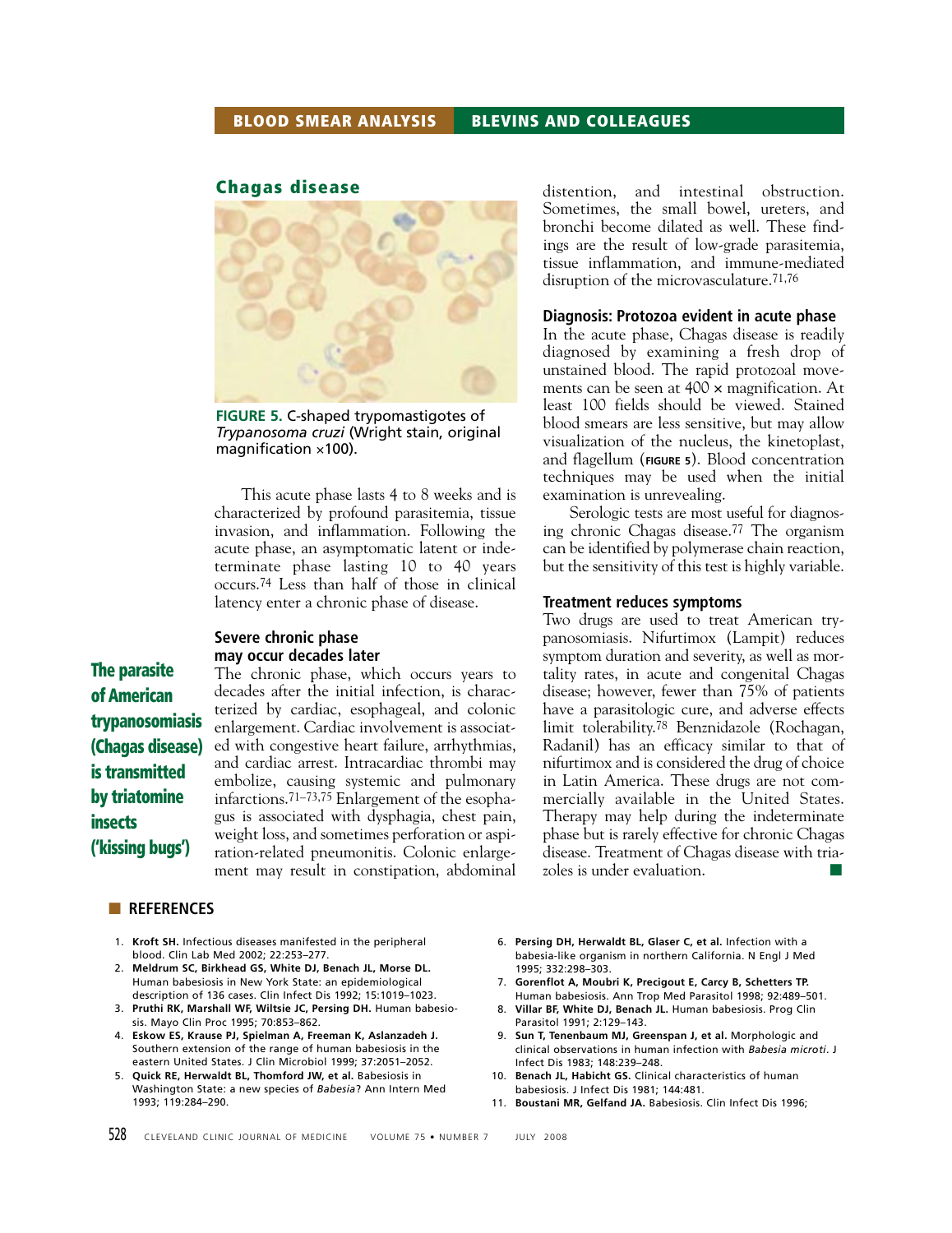22:611–615.

- 12. **Meer-Scherrer L, Adelson M, Mordechai E, Lottaz B, Tilton R.** *Babesia microti* infection in Europe. Curr Microbiol 2004; 48:435–437.
- 13. **Krause PJ.** Babesiosis diagnosis and treatment. Vector Borne Zoonotic Dis 2003: 3:45–51.
- 14. **Persing DH, Mathiesen D, Marshall WF, et al.** Detection of *Babesia microti* by polymerase chain reaction. J Clin Microbiol 1992; 30:2097–2103.
- 15. **Chisholm ES, Sulzer AJ, Ruebush TK 2nd.** Indirect immunofluorescence test for human *Babesia microti* infection: antigen specificity. Am J Trop Med Hyg 1986; 35:921–925.
- 16. **Berry A, Morassin B, Kamar N, Magnaval JF.** Clinical picture: human babesiosis. Lancet 2001; 357:341.
- 17. **Maeda K, Markowitz N, Hawley R, Ristic M, Cox D, McDade JE.** Human infection with *Ehrlichia canis*, a leukocytic rickettsia. N Engl J Med 1987; 316:853–856.
- 18. **Chen SM, Dumler JS, Bakken JS, Walker DH.** Identification of a granulocytotrophic *Ehrlichia* species as the etiologic agent of human disease. J Clin Microbiol 1994; 32:589–595.
- 19. **Lockhart JM, Davidson WR, Stallknecht DE, Dawson JE, Howerth EW.** Isolation of *Ehrlichia chaffeensis* from wild whitetailed deer (*Odocoileus virginianus*) confirms their role as natural reservoir hosts. J Clin Microbiol 1997; 35:1681–1686.
- 20. **Stone JH, Dierberg K, Aram G, Dumler JS.** Human monocytic erhlichiosis. JAMA 2004; 292:2263–2270.
- 21. **Bakken JS, Dumler JS.** Human granulocytic ehrlichiosis. Clin Infect Dis 2000; 31:554–560.
- 22. **Dumler JS, Bakken JS.** Ehrlichial diseases of humans: emerging tick-borne infections. Clin Infect Dis 1995; 20:1102–1110.
- 23. **Everett ED, Evans KA, Henry RB, McDonald G.** Human ehrlichiosis in adults after tick exposure. Diagnosis using polymerase chain reaction. Ann Intern Med 1994; 120:730–735.
- 24. **Fishbein DB, Dawson JE, Robinson LE.** Human ehrlichiosis in the United States, 1985 to 1990. Ann Intern Med 1994; 120:736–743.
- 25. **Bakken JS, Krueth J, Wilson-Nordskog C, Tilden RL, Asanovich K, Dumler JS.** Clinical and laboratory characteristics of human granulocytic ehrlichiosis. JAMA 1996; 275:199–205.
- 26. **Ratnasamy N, Everett ED, Roland WE, McDonald G, Caldwell CW.** Central nervous system manifestations of human ehrlichiosis. Clin Infect Dis 1996; 23:314–319.
- 27. **Vanek NN, Kazi S, Cepero NM, Tang S, Rex JH.** Human ehrlichiosis causing left ventricular dilation and dysfunction. Clin Infect Dis 1996; 22:386–387.
- 28. **Bakken JS, Aguero-Rosenfeld ME, Tilden RL, et al.** Serial measurements of hematologic counts during the active phase of human granulocytic ehrlichiosis. Clin Infect Dis 2001; 32:862–870.
- 29. **Hamilton KS, Standaert SM, Kinney MC.** Characteristic peripheral blood findings in human ehrlichiosis. Mod Path 2004; 17:512–517.
- 30. **Dawson JE, Fishbein DB, Eng TR, Redus MA, Green NR.** Diagnosis of human ehrlichiosis with the indirect fluorescent antibody test: kinetics and specificity. J Infect Dis 1990; 162:91–95.
- 31. **Walls JJ, Caturegli P, Bakken JS, Asanovich KM, Dumler JS.** Improved sensitivity of PCR for diagnosis of human granulocytic ehrlichiosis using epank1 genes of *Ehrlichia* phagocytophilagroup ehrlichiae. J Clin Microbiol 2000; 38:354–356.
- 32. **Barbour AG.** Relapsing fever. In: Goodman JL, Dennis DT, Sonenshine DE, editors. Tick-Borne Diseases of Humans. Washington, DC: ASM Press; 2005:268.
- 33. **Barbour AG, Hayes SF.** Biology of *Borrelia* species. Microbiol Rev 1986; 50:381–400.
- 34. **Hoogstraal H.** Ticks and spirochetes. Acta Trop 1979; 36:133–136.
- 35. **Sonenshine D.** Biology of Ticks. New York, NY: Oxford University Press; 1991.
- 36. **Felsenfeld O.** *Borrelia*; Strains, Vectors, Human, and Animal

Borreliosis. St Louis, MO: Warren H Greene, Inc; 1971.

- 37. **Bryceson AD, Parry EH, Perine PL, Warrell DA, Vukotich D, Leithead CS.** Louse-borne relapsing fever. Q J Med 1970; 39:129–170.
- 38. **Judge DM, Samuel I, Perine PL, Vukotic D, Ababa A.** Louseborne relapsing fever in man. Arch Pathol 1974; 97:136–170.
- 39. **Southern P, Sanford J.** Relapsing fever. A clinical and microbiological review. Medicine 1969; 48:129–149.
- 40. **Barbour AG.** Antigenic variation of a relapsing fever *Borrelia* species. Annu Rev Microbiol 1990; 44:155–171.
- 41. **Stoenner HG, Dodd T, Larsen C.** Antigenic variation of *Borrelia hermsii*. J Exp Med 1982; 156:1297–1311.
- 42. **Barbour AG.** Immunobiology of relapsing fever. Contrib Microbiol Immunol 1987; 8:125–137.
- 43. **Scott R.** Neurological complications of relapsing fever. Lancet 1944; 247:436–438.
- 44. **Cadavid D, Barbour AG.** Neuroborreliosis during relapsing fever: review of the clinical manifestations, pathology, and treatment of infections in humans and experimental animals. Clin Infect Dis 1998; 26:151–164.
- 45. **Wengrower D, Knobler H, Gillis S, Chajek-Shaul T.** Myocarditis in tick-borne relapsing fever. J Infect Dis 1984; 149:1033.
- 46. **Perine PL, Parry EH, Vukotich D, Warrell DA, Bryceson AD.** Bleeding in louse-borne relapsing fever. I. Clinical studies in 37 patients. Trans R Soc Trop Med Hyg 1971; 65:776–781.
- 47. **Rhee KY, Johnson WD.** *Borrelia* species (relapsing fever). In: Mandell GL, Bennett JE, Dolin R, editors. Mandell, Douglas, and Bennett's Principles and Practice of Infectious Diseases. 6th ed. Philadelphia, PA: Elsevier Churchill Livingstone; 2005:2795–2798.
- 48. **Greenwood BM, Bojang K, Whitty CJ, Targett GA.** Malaria. Lancet 2005; 365:1487–1498.
- 49. **Newbold C, Craig A, Kyes S, Rowe A, Fernandez-Reyes D, Fagan T.** Cytoadherence, pathogenesis and the infected red cell surface in *Plasmodium falciparum*. Int J Parasitol 1999; 29:927–937.
- 50. **Oh SS, Chishti AH, Palek J, Liu SC.** Erythrocyte membrane alterations in *Plasmodium falciparum* malaria sequestration. Curr Opin Hematol 1997; 4:148–154.
- 51. **Singh B, Kim Sung L, Matusop A, et al.** A large focus of naturally acquired *Plasmodium knowlesi* infections in human beings. Lancet 2004; 363:1017–1024.
- 52. **Fairhurst RM, Wellems TE.** *Plasmodium* species (malaria). In: Mandell GL, Bennett JE, Dolin R, editors. Mandell, Douglas, and Bennett's Principles and Practice of Infectious Diseases. 6th ed. Philadelphia, PA: Elsevier Churchill Livingstone; 2005:3121,3122.
- 53. **Filler S, Causer LM, Newman RD, et al; Centers for Disease Control and Prevention (CDC).** Malaria surveillance—United States, 2001. MMWR Surveill Summ 2003; 52:1–14.
- 54. **Olliaro P, Cattani J, Wirth D.** Malaria, the submerged disease. JAMA 1996; 275:230–233.
- 55. **Kain KC, Keystone JS.** Malaria in travelers. Epidemiology, disease, and prevention. Infect Dis Clin North Am 1998; 12:267–284.
- 56. **World Health Organization, Division of Control of Tropical Diseases.** Severe and complicated malaria. Trans R Soc Trop Med Hyg 1990; 84(suppl 2):1–65.
- 57. **Field JW.** Blood examination and prognosis in acute falciparum malaria. Trans R Soc Trop Med Hyg 1949; 43:33–48.
- 58. Microscopic procedures for diagnosing malaria. Appendix. MMWR Surveill Summ 2003; 52:15–16.
- 59. **Lema OE, Carter JY, Nagelkerke N, et al.** Comparison of five methods of malaria detection in the outpatient setting. Am J Trop Med Hyg 1999; 60:177–182.
- 60. **White NJ.** The treatment of malaria. N Engl J Med 1996; 335:800–806.
- 61. **Moody A.** Rapid diagnostic tests for malaria parasites. Clin Microbiol Rev 2002; 15:66–78.
- Makler MT, Palmer CJ, Ager AL. A review of practical techniques for the diagnosis of malaria. Ann Trop Med Parasitol 1998; 92:419–433.